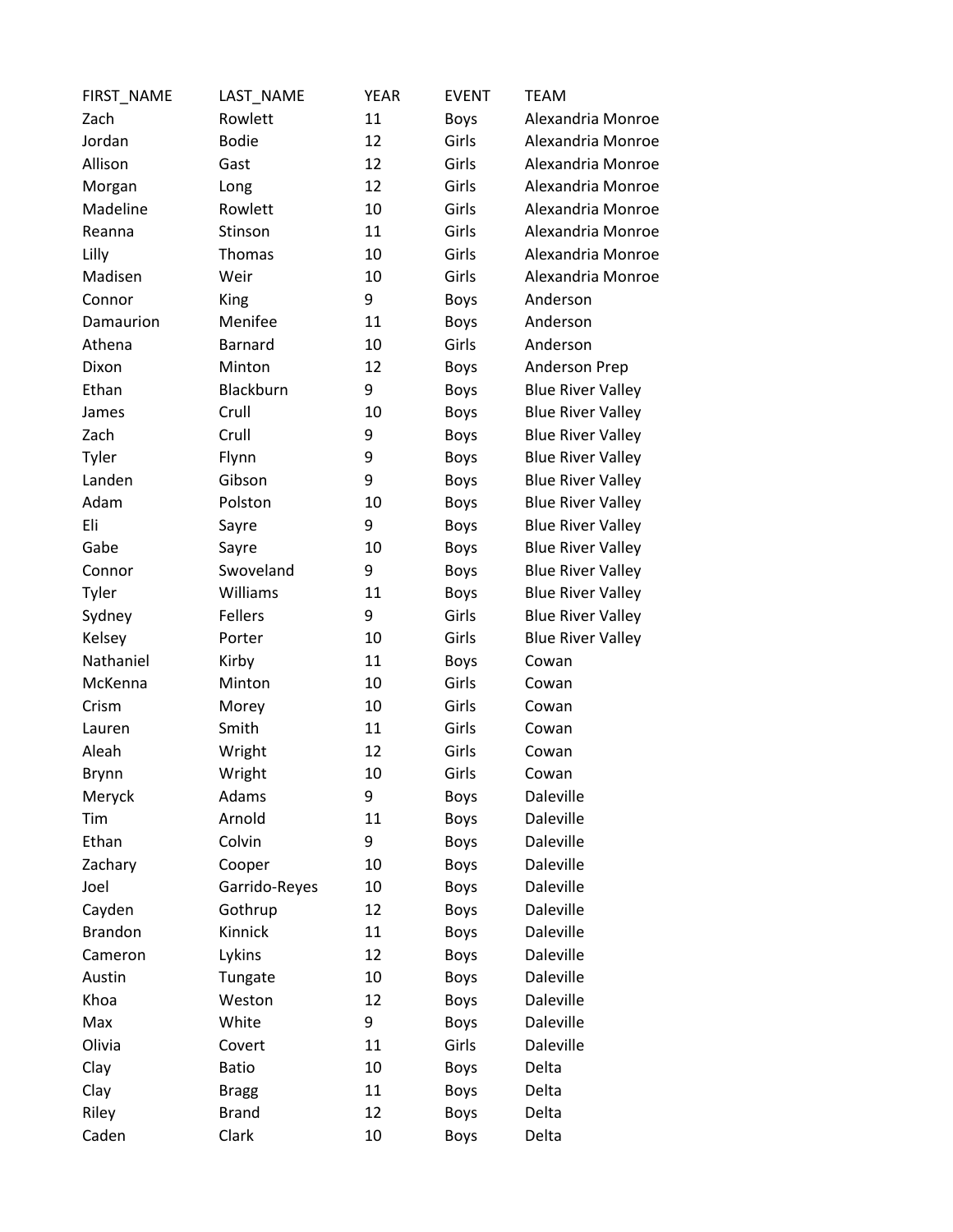| Lane           | Decker           | 11 | Boys        | Delta                   |
|----------------|------------------|----|-------------|-------------------------|
| Lucas          | Fox              | 12 | Boys        | Delta                   |
| Jarren         | Haggard          | 12 | <b>Boys</b> | Delta                   |
| Jared          | Hart             | 12 | <b>Boys</b> | Delta                   |
| Kaleb          | Keys             | 12 | <b>Boys</b> | Delta                   |
| Javin          | Kile             | 11 | <b>Boys</b> | Delta                   |
| Royce          | <b>King</b>      | 9  | <b>Boys</b> | Delta                   |
| AJ             | Lewman           | 9  | Boys        | Delta                   |
| <b>Brady</b>   | Mynatt           | 9  | Boys        | Delta                   |
| Austin         | Parker           | 11 | <b>Boys</b> | Delta                   |
| Evan           | Reno             | 12 | <b>Boys</b> | Delta                   |
| Katie          | Alexander        | 11 | Girls       | Delta                   |
| Olivia         | Bohanon          | 10 | Girls       | Delta                   |
| Ashleigh       | <b>Brelage</b>   | 12 | Girls       | Delta                   |
| Shannyn        | Cox              | 10 | Girls       | Delta                   |
| Caitlyn        | Crouch           | 9  | Girls       | Delta                   |
| Libby          | Crouch           | 11 | Girls       | Delta                   |
| Camryn         | Eldridge         | 11 | Girls       | Delta                   |
| Haley          | Honey            | 12 | Girls       | Delta                   |
| Ella           | Painter          | 11 | Girls       | Delta                   |
| Makayla        | Robles           | 11 | Girls       | Delta                   |
| Nicki          | Southerland      | 9  | Girls       | Delta                   |
| Alyssa         | Thorpe           | 12 | Girls       | Delta                   |
| Rebekah        | Thorpe           | 10 | Girls       | Delta                   |
| Jayden         | Reese            | 10 | <b>Boys</b> | <b>Elwood Community</b> |
| Nate           | Albin            | 11 | <b>Boys</b> | <b>Fishers</b>          |
| <b>LOGAN</b>   | <b>ARIVE</b>     | 10 | Boys        | <b>Fishers</b>          |
| Grant          | <b>Belush</b>    | 10 | Boys        | <b>Fishers</b>          |
| <b>JOSH</b>    | <b>BROWN</b>     | 12 | <b>Boys</b> | <b>Fishers</b>          |
| Louis          | Buonaiuto        | 11 | <b>Boys</b> | <b>Fishers</b>          |
| <b>CADEN</b>   | <b>CARPENTER</b> | 10 | <b>Boys</b> | <b>Fishers</b>          |
| <b>JAYLEN</b>  | CASTILLO         | 12 | <b>Boys</b> | <b>Fishers</b>          |
| <b>WILL</b>    | <b>CLARK</b>     | 12 | <b>Boys</b> | <b>Fishers</b>          |
| Andrew         | Davis            | 10 | <b>Boys</b> | <b>Fishers</b>          |
| Jacob          | Dowd             | 9  | <b>Boys</b> | <b>Fishers</b>          |
| <b>ALEC</b>    | <b>FOSTER</b>    | 11 | <b>Boys</b> | <b>Fishers</b>          |
| Mitchell       | Giesting         | 11 | <b>Boys</b> | <b>Fishers</b>          |
| Luke           | Godleski         | 10 | <b>Boys</b> | <b>Fishers</b>          |
| Ben            | Greiwe           | 11 | <b>Boys</b> | <b>Fishers</b>          |
| Jaden          | Guffey           | 9  | <b>Boys</b> | <b>Fishers</b>          |
| <b>PEYTON</b>  | <b>HAGEDORN</b>  | 11 | <b>Boys</b> | <b>Fishers</b>          |
| Nathan         | Jordt            | 12 | <b>Boys</b> | <b>Fishers</b>          |
| Cooper         | Kane             | 10 | <b>Boys</b> | <b>Fishers</b>          |
| <b>MATTHEW</b> | <b>LEPPERT</b>   | 12 | <b>Boys</b> | <b>Fishers</b>          |
| <b>JACOB</b>   | <b>MAEHLER</b>   | 11 | <b>Boys</b> | <b>Fishers</b>          |
| <b>TATE</b>    | <b>MEAUX</b>     | 10 | <b>Boys</b> | <b>Fishers</b>          |
| Aidan          | Merante          | 12 | <b>Boys</b> | <b>Fishers</b>          |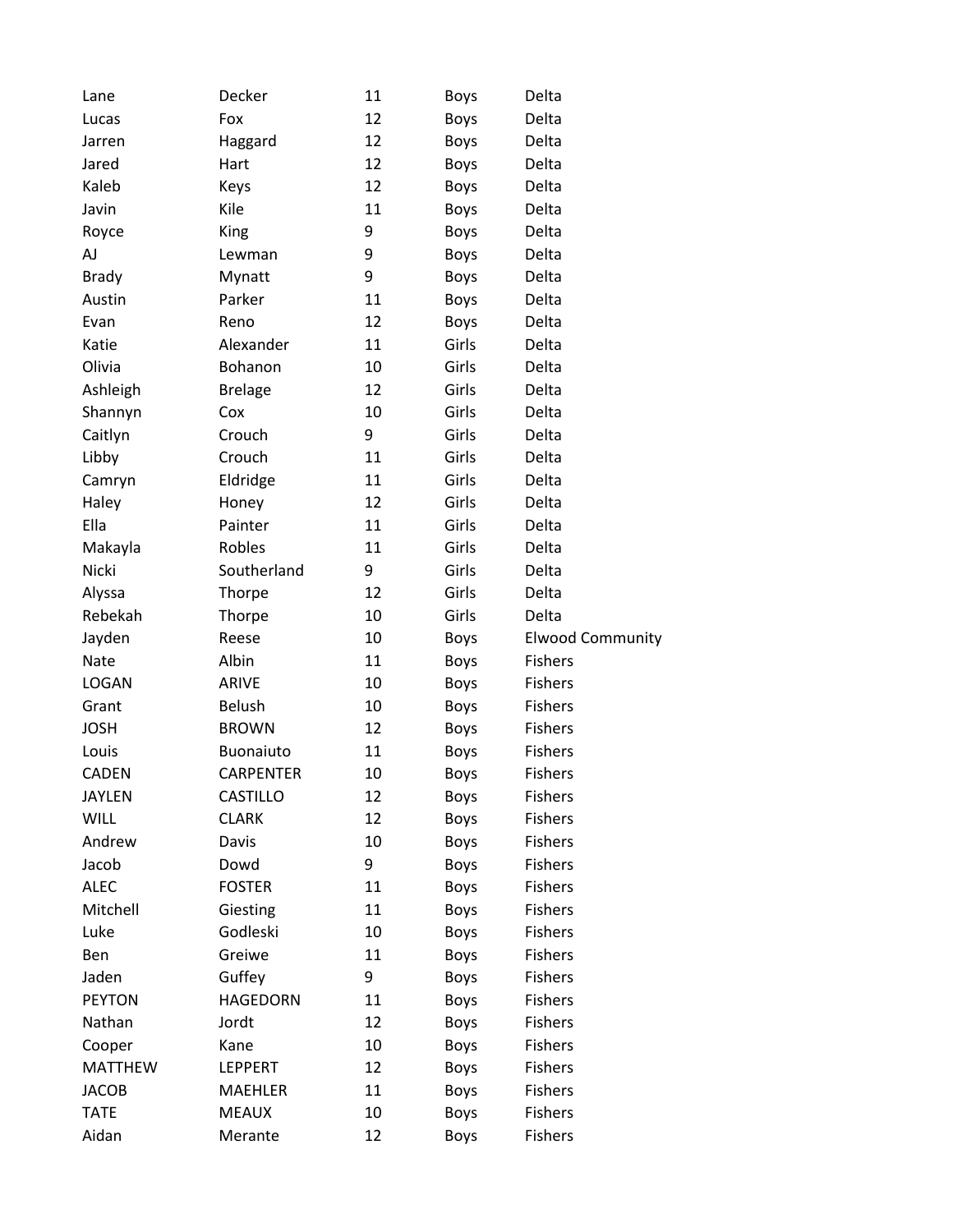| John             | <b>Myers</b>    | 10 | <b>Boys</b> | <b>Fishers</b>               |
|------------------|-----------------|----|-------------|------------------------------|
| Carter           | Pritchett       | 10 | <b>Boys</b> | <b>Fishers</b>               |
| <b>NICK</b>      | <b>PULOS</b>    | 11 | <b>Boys</b> | <b>Fishers</b>               |
| <b>MATTHEW</b>   | <b>ROACH</b>    | 12 | <b>Boys</b> | <b>Fishers</b>               |
| <b>JONATHON</b>  | <b>ROTH</b>     | 12 | <b>Boys</b> | <b>Fishers</b>               |
| Albert           | Schafer         | 12 | <b>Boys</b> | <b>Fishers</b>               |
| <b>COLIN</b>     | <b>SIMONS</b>   | 11 | <b>Boys</b> | <b>Fishers</b>               |
| <b>AUSTIN</b>    | <b>WILSON</b>   | 10 | <b>Boys</b> | <b>Fishers</b>               |
| <b>BAILEY</b>    | <b>WILSON</b>   | 12 | <b>Boys</b> | <b>Fishers</b>               |
| <b>ELIZABETH</b> | <b>BARRETT</b>  | 11 | Girls       | <b>Fishers</b>               |
| Kelly            | Brandenburg     | 9  | Girls       | <b>Fishers</b>               |
| Hannah           | <b>Brown</b>    | 9  | Girls       | <b>Fishers</b>               |
| <b>Brooke</b>    | <b>Butts</b>    | 10 | Girls       | <b>Fishers</b>               |
| Erica            | Combs           | 10 | Girls       | <b>Fishers</b>               |
| Ana              | Foutty          | 10 | Girls       | <b>Fishers</b>               |
| Riley            | Gearhart        | 12 | Girls       | <b>Fishers</b>               |
| Liberty          | Hayes           | 12 | Girls       | <b>Fishers</b>               |
| Alexia           | Kline           | 11 | Girls       | <b>Fishers</b>               |
| Danielle         | Moriarty        | 11 | Girls       | <b>Fishers</b>               |
| <b>KAITLYN</b>   | <b>MORIARTY</b> | 11 | Girls       | <b>Fishers</b>               |
| Anna             | Mossing         | 10 | Girls       | <b>Fishers</b>               |
| Nithya           | Murthy          | 10 | Girls       | <b>Fishers</b>               |
| <b>MEGAN</b>     | <b>MYBECK</b>   | 11 | Girls       | <b>Fishers</b>               |
| ANNA             | <b>RUNION</b>   | 11 | Girls       | <b>Fishers</b>               |
| <b>VERA</b>      | <b>SCHAFER</b>  | 11 | Girls       | <b>Fishers</b>               |
| Carolyn          | Szilagyi        | 12 | Girls       | <b>Fishers</b>               |
| <b>BRYNN</b>     | <b>URBAN</b>    | 12 | Girls       | <b>Fishers</b>               |
| Mia              | Yates           | 12 | Girls       | <b>Fishers</b>               |
| Kaleb            | Cage            | 10 | <b>Boys</b> | Frankton                     |
| Zach             | Davenport       | 12 | <b>Boys</b> | Frankton                     |
| Colson           | Falink          | 9  | <b>Boys</b> | Frankton                     |
| Christian        | Gerber          | 12 | <b>Boys</b> | Frankton                     |
| Diego            | Hernandez       | 11 | Boys        | Frankton                     |
| <b>Bradley</b>   | Lawrence        | 12 | <b>Boys</b> | Frankton                     |
| Hunter           | Smith           | 9  | <b>Boys</b> | Frankton                     |
| Maddie           | Benton          | 9  | Girls       | Frankton                     |
| Katelyn          | <b>Browning</b> | 11 | Girls       | Frankton                     |
| Jewell           | Cline           | 9  | Girls       | Frankton                     |
| Caitlin          | Cole            | 11 | Girls       | Frankton                     |
| Abby             | Hartley         | 12 | Girls       | Frankton                     |
| Kiley            | Huff            | 12 | Girls       | Frankton                     |
| Emma             | Sheward         | 10 | Girls       | Frankton                     |
| <b>MAX</b>       | ANDERSON        | 12 | <b>Boys</b> | <b>Hamilton Southeastern</b> |
| Luke             | Andritsch       | 11 | <b>Boys</b> | <b>Hamilton Southeastern</b> |
| Collin           | <b>Brier</b>    | 10 | <b>Boys</b> | Hamilton Southeastern        |
| Ash              | Caylor          | 10 | <b>Boys</b> | <b>Hamilton Southeastern</b> |
| <b>Bennett</b>   | <b>Dubois</b>   | 11 | <b>Boys</b> | Hamilton Southeastern        |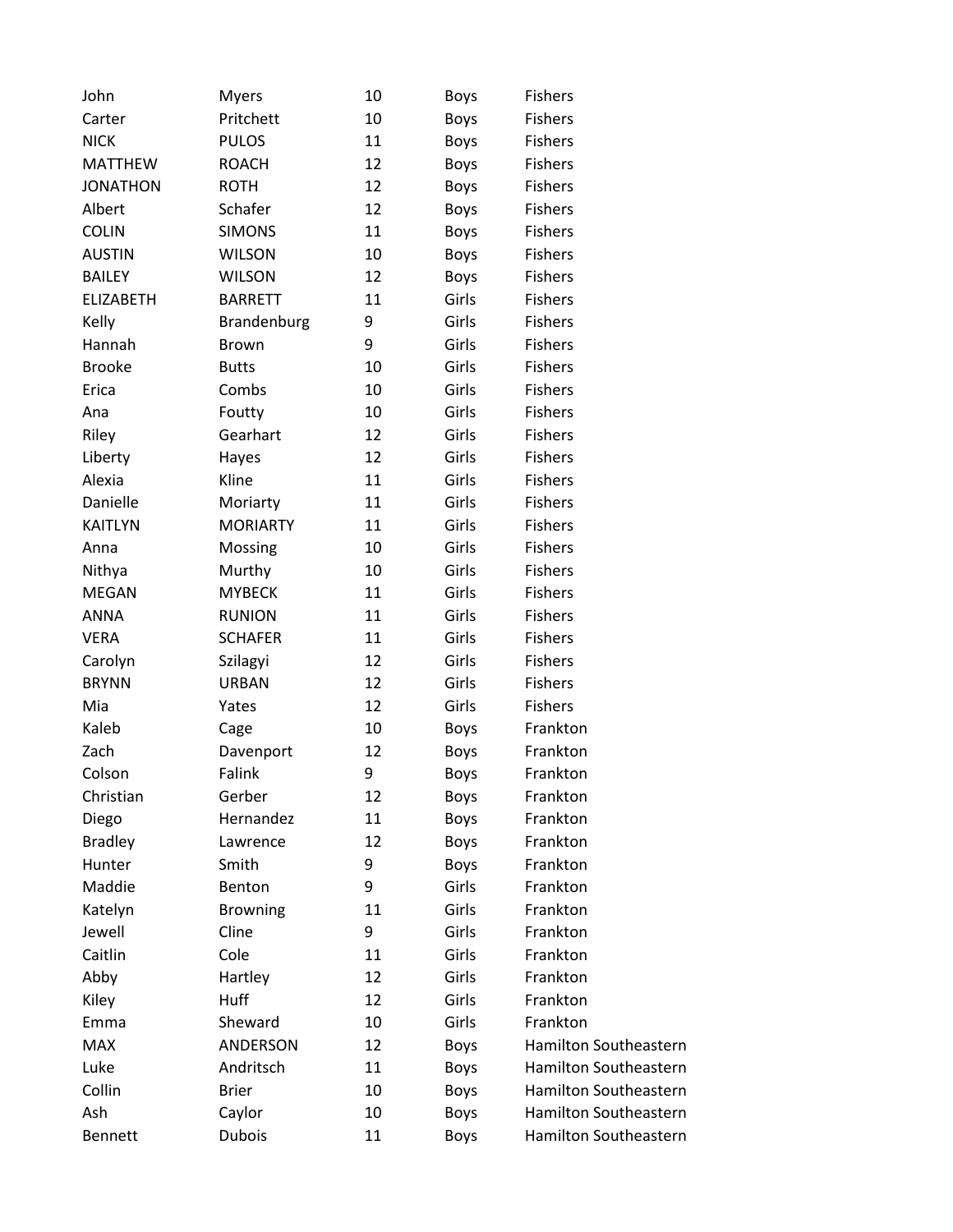| Noah              | Haines           | 11 | <b>Boys</b> | Hamilton Southeastern        |
|-------------------|------------------|----|-------------|------------------------------|
| Ben               | Harris           | 10 | <b>Boys</b> | Hamilton Southeastern        |
| <b>GARRETT</b>    | <b>HICKS</b>     | 11 | <b>Boys</b> | Hamilton Southeastern        |
| <b>TANNER</b>     | <b>KUTOLOSKI</b> | 12 | <b>Boys</b> | <b>Hamilton Southeastern</b> |
| Will              | Marquardt        | 11 | <b>Boys</b> | Hamilton Southeastern        |
| Cade              | Ogan             | 11 | <b>Boys</b> | Hamilton Southeastern        |
| <b>JACK</b>       | <b>PATRICK</b>   | 12 | <b>Boys</b> | Hamilton Southeastern        |
| LUKE              | PFANSTIEL        | 12 | <b>Boys</b> | Hamilton Southeastern        |
| Nolan             | Pham             | 12 | Boys        | <b>Hamilton Southeastern</b> |
| <b>LUCAS</b>      | <b>RANKIN</b>    | 12 | <b>Boys</b> | Hamilton Southeastern        |
| lan               | Ross             | 9  | <b>Boys</b> | <b>Hamilton Southeastern</b> |
| Connor            | Sarkovics        | 11 | <b>Boys</b> | Hamilton Southeastern        |
| Nolan             | Satterfield      | 11 | <b>Boys</b> | Hamilton Southeastern        |
| Jack              | <b>Struss</b>    | 12 | <b>Boys</b> | Hamilton Southeastern        |
| William           | <b>Tuckis</b>    | 11 | <b>Boys</b> | Hamilton Southeastern        |
| Adam              | Warski           | 9  | <b>Boys</b> | Hamilton Southeastern        |
| Conner            | Wright           | 12 | <b>Boys</b> | Hamilton Southeastern        |
| Ellasyn           | Eggers           | 9  | Girls       | <b>Hamilton Southeastern</b> |
| Abby              | Geis             | 11 | Girls       | Hamilton Southeastern        |
| Halle             | Hill             | 12 | Girls       | <b>Hamilton Southeastern</b> |
| <b>GRACE</b>      | <b>HOWARD</b>    | 12 | Girls       | Hamilton Southeastern        |
| <b>JACQUELINE</b> | <b>HURLOCK</b>   | 10 | Girls       | Hamilton Southeastern        |
| Ellie             | Johnson          | 12 | Girls       | <b>Hamilton Southeastern</b> |
| Haley             | Johnson          | 10 | Girls       | Hamilton Southeastern        |
| Katherine         | Kesler           | 11 | Girls       | <b>Hamilton Southeastern</b> |
| Allie             | Latta            | 11 | Girls       | Hamilton Southeastern        |
| Olivia            | Lund             | 11 | Girls       | Hamilton Southeastern        |
| <b>JENNA</b>      | <b>MCLEAN</b>    | 12 | Girls       | Hamilton Southeastern        |
| Julianna          | McLean           | 10 | Girls       | Hamilton Southeastern        |
| Jehnea            | Mirro            | 10 | Girls       | Hamilton Southeastern        |
| <b>GRACE</b>      | <b>NEWTON</b>    | 10 | Girls       | Hamilton Southeastern        |
| Lilly             | Patrick          | 12 | Girls       | Hamilton Southeastern        |
| Maggie            | Powers           | 9  | Girls       | Hamilton Southeastern        |
| <b>Brooke</b>     | Ratliff          | 12 | Girls       | Hamilton Southeastern        |
| Destiney          | Rose             | 10 | Girls       | Hamilton Southeastern        |
| Claire            | Shumaker         | 12 | Girls       | Hamilton Southeastern        |
| <b>BRIANNA</b>    | <b>WRIGHT</b>    | 12 | Girls       | Hamilton Southeastern        |
| <b>MITCHELL</b>   | <b>WINNER</b>    | 12 | <b>Boys</b> | Jay County                   |
| Makaylah          | <b>Brainerd</b>  | 9  | Girls       | Jay County                   |
| <b>LITA</b>       | <b>CHOWNING</b>  | 12 | Girls       | Jay County                   |
| <b>SOPHIA</b>     | <b>FUGIETT</b>   | 12 | Girls       | Jay County                   |
| Lydia             | Keihn            | 10 | Girls       | Jay County                   |
| <b>LINDY</b>      | <b>WOOD</b>      | 11 | Girls       | Jay County                   |
| Cameron           | Smith            | 9  | <b>Boys</b> | Lapel                        |
| Hannah            | Combs            | 9  | Girls       | Lapel                        |
| Lucy              | Loller           | 11 | Girls       | Lapel                        |
| Seth              | Price            | 10 | <b>Boys</b> | Liberty Christian            |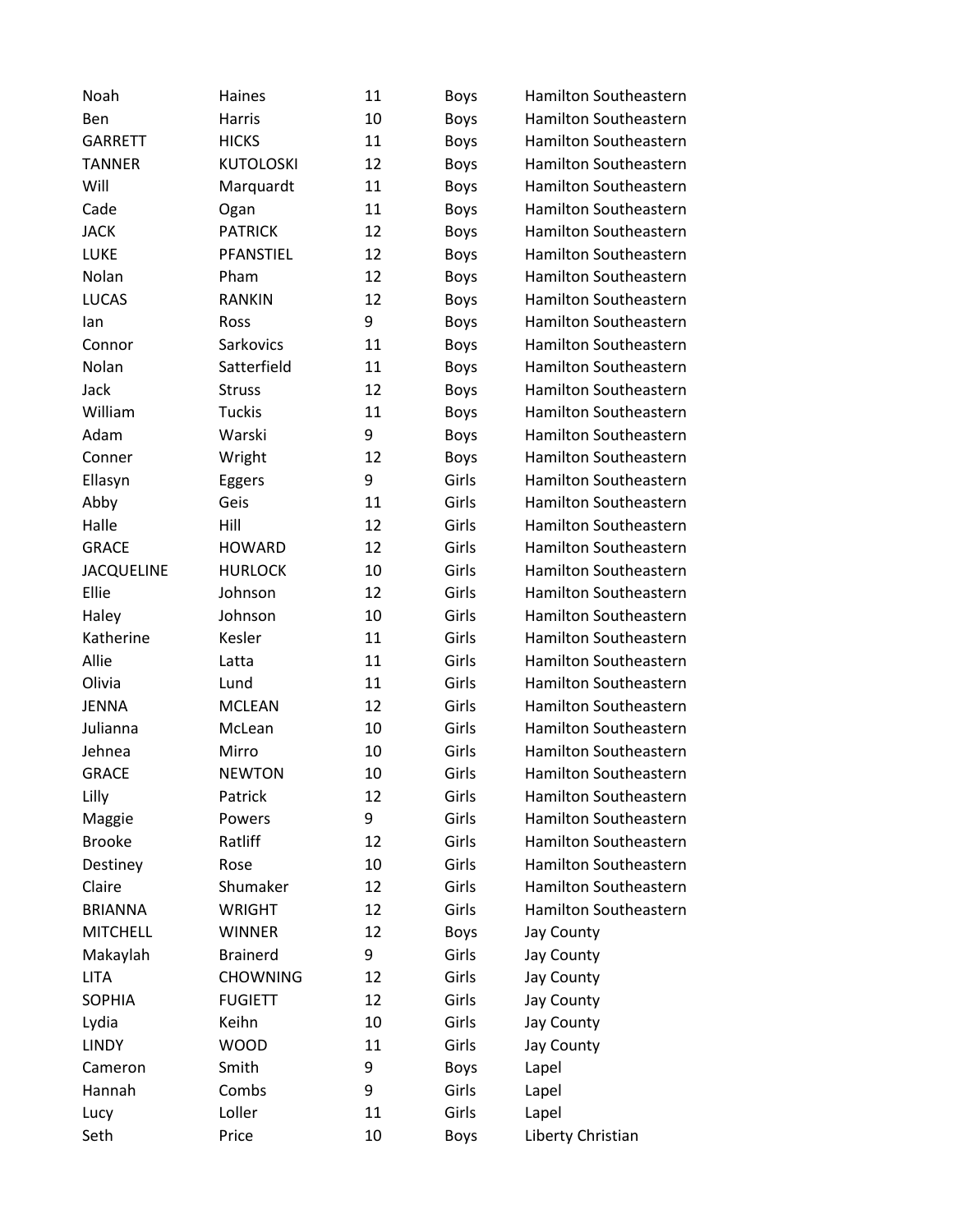| Cameron   | Wihebrink      | 12 | <b>Boys</b> | Liberty Christian        |
|-----------|----------------|----|-------------|--------------------------|
| Abigail   | Etchison       | 10 | Girls       | Liberty Christian        |
| Ella      | Wall           | 10 | Girls       | Liberty Christian        |
| Lane      | Anderson       | 11 | <b>Boys</b> | Monroe Central           |
| Tucker    | <b>Burris</b>  | 11 | <b>Boys</b> | Monroe Central           |
| Eli       | Chamberlain    | 9  | <b>Boys</b> | Monroe Central           |
| Nathan    | Daniels        | 9  | <b>Boys</b> | Monroe Central           |
| Caden     | Landis         | 10 | <b>Boys</b> | Monroe Central           |
| Carter    | Miller         | 11 | <b>Boys</b> | Monroe Central           |
| Caden     | Shumaker       | 12 | <b>Boys</b> | Monroe Central           |
| Kyler     | Shumaker       | 11 | <b>Boys</b> | Monroe Central           |
| Dorian    | Weesner        | 11 | <b>Boys</b> | Monroe Central           |
| Gracie    | <b>Baker</b>   | 9  | Girls       | Monroe Central           |
| Sophie    | <b>Budreau</b> | 10 | Girls       | Monroe Central           |
| Addison   | Coe            | 9  | Girls       | Monroe Central           |
| Morgan    | Ferguson       | 9  | Girls       | Monroe Central           |
| Emma      | Formanek       | 12 | Girls       | Monroe Central           |
| Kelsie    | Gaddis         | 10 | Girls       | Monroe Central           |
| Star      | Moon           | 11 | Girls       | Monroe Central           |
| Kathleen  | Osborne        | 9  | Girls       | Monroe Central           |
| Makenzie  | Pryor          | 9  | Girls       | Monroe Central           |
| Karly     | Puckett        | 10 | Girls       | Monroe Central           |
| Michael   | Canfield       | 11 | <b>Boys</b> | <b>Muncie Burris</b>     |
| Henry     | Cooper         | 10 | <b>Boys</b> | <b>Muncie Burris</b>     |
| Gabe      | Reynolds       | 9  | <b>Boys</b> | Muncie Central           |
| Princeton | Young          | 10 | <b>Boys</b> | Muncie Central           |
| Maya      | Coggeshall     | 10 | Girls       | Muncie Central           |
| Delaney   | Strange        | 10 | Girls       | Muncie Central           |
| Andrew    | Alderman       | 12 | <b>Boys</b> | Pendleton Heights        |
| Andrew    | <b>Blake</b>   | 10 | <b>Boys</b> | Pendleton Heights        |
| Nicholas  | Bronnenberg    | 10 | <b>Boys</b> | <b>Pendleton Heights</b> |
| Avry      | Carpenter      | 11 | <b>Boys</b> | <b>Pendleton Heights</b> |
| William   | Coggins        | 9  | <b>Boys</b> | <b>Pendleton Heights</b> |
| Elijah    | Creel          | 11 | <b>Boys</b> | Pendleton Heights        |
| Kyle      | Drinkut        | 12 | <b>Boys</b> | Pendleton Heights        |
| Jack      | Goehring       | 10 | <b>Boys</b> | Pendleton Heights        |
| Gabriel   | Holland        | 11 | <b>Boys</b> | Pendleton Heights        |
| Jason     | Lyst           | 10 | <b>Boys</b> | Pendleton Heights        |
| lan       | McLaughlin     | 10 | <b>Boys</b> | Pendleton Heights        |
| Dillon    | Penrod         | 9  | <b>Boys</b> | Pendleton Heights        |
| Riley     | Penrod         | 10 | <b>Boys</b> | <b>Pendleton Heights</b> |
| Nicholas  | Rhea           | 11 | <b>Boys</b> | Pendleton Heights        |
| Sean      | Roan           | 12 | <b>Boys</b> | Pendleton Heights        |
| Taylor    | Skalon         | 12 | <b>Boys</b> | Pendleton Heights        |
| Deven     | Taulman        | 9  | <b>Boys</b> | Pendleton Heights        |
| Hailee    | Brunnemer      | 11 | Girls       | Pendleton Heights        |
| Synishia  | Carter         | 12 | Girls       | <b>Pendleton Heights</b> |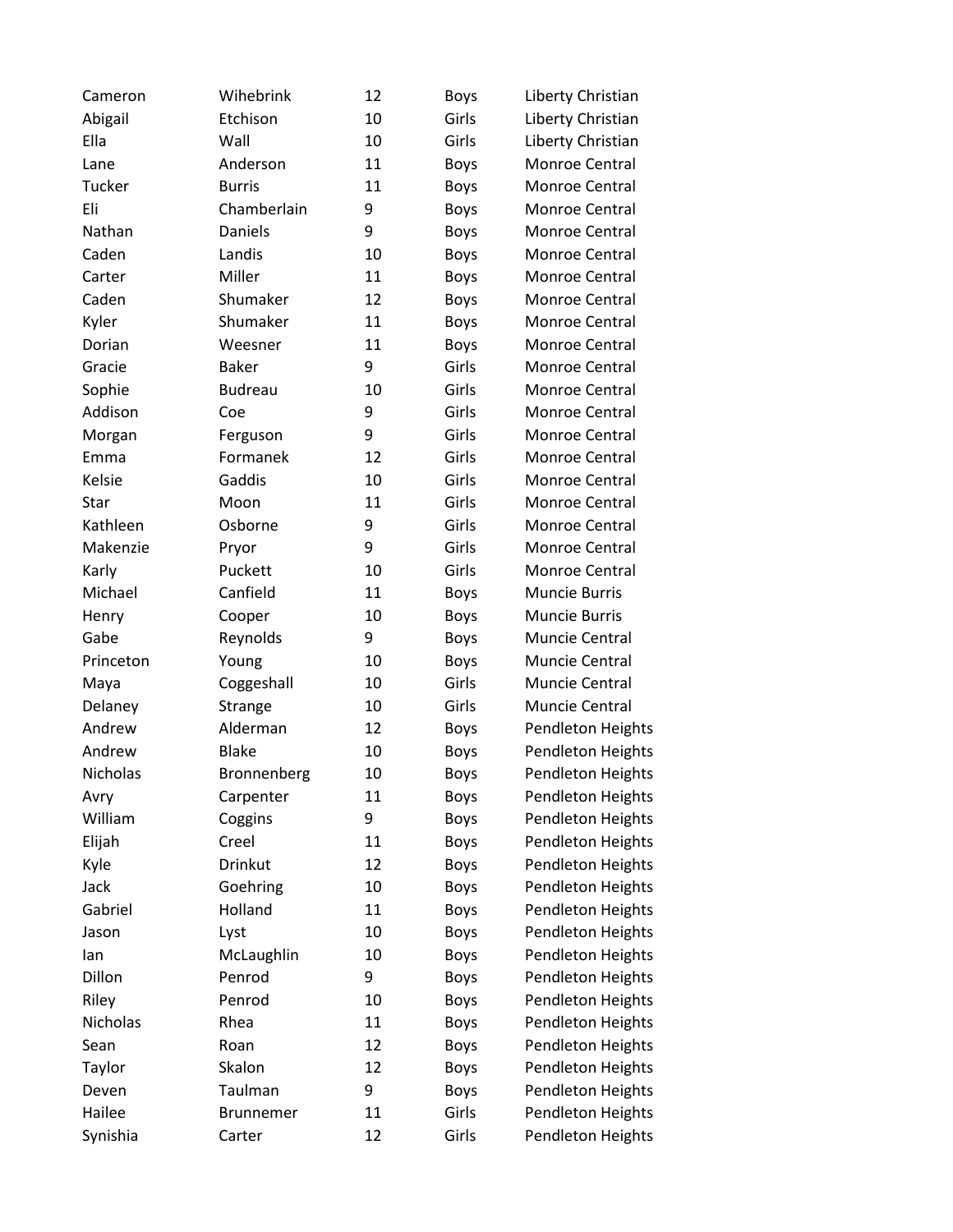| Abigail        | Davidson       | 9  | Girls       | <b>Pendleton Heights</b>    |
|----------------|----------------|----|-------------|-----------------------------|
| Ella           | Dixon          | 11 | Girls       | Pendleton Heights           |
| Catherine      | Dudley         | 11 | Girls       | Pendleton Heights           |
| Chloe          | Jones          | 9  | Girls       | Pendleton Heights           |
| Katie          | Jones          | 11 | Girls       | Pendleton Heights           |
| Luci           | Lamper         | 10 | Girls       | Pendleton Heights           |
| Berkeley       | Lord           | 11 | Girls       | Pendleton Heights           |
| Katelyn        | McHatton       | 10 | Girls       | Pendleton Heights           |
| Madison        | McKee          | 12 | Girls       | <b>Pendleton Heights</b>    |
| Gloria         | Richardson     | 10 | Girls       | Pendleton Heights           |
| Laney          | Ricker         | 11 | Girls       | Pendleton Heights           |
| Jaycee         | Thurman        | 9  | Girls       | Pendleton Heights           |
| Olivia         | Welpott        | 9  | Girls       | <b>Pendleton Heights</b>    |
| Claire         | Wittkamper     | 11 | Girls       | Pendleton Heights           |
| Olivia         | Keesling       | 11 | Girls       | Randolph Southern           |
| Kelden         | Coccia         | 12 | <b>Boys</b> | Shenandoah                  |
| Sam            | <b>Hawkins</b> | 11 | <b>Boys</b> | Shenandoah                  |
| Abby           | <b>Buskirk</b> | 11 | Girls       | Shenandoah                  |
| Madison        | Cooper         | 9  | Girls       | Shenandoah                  |
| Hope           | Edwards        | 11 | Girls       | Shenandoah                  |
| Conner         | Walser         | 9  | <b>Boys</b> | <b>Union City</b>           |
| Colton         | <b>Boggs</b>   | 10 | <b>Boys</b> | Wapahani                    |
| Nick           | Cook           | 9  | <b>Boys</b> | Wapahani                    |
| Joseph         | Dickinson      | 12 | <b>Boys</b> | Wapahani                    |
| <b>Brandon</b> | <b>Ellis</b>   | 11 | <b>Boys</b> | Wapahani                    |
| Kamden         | Gibson         | 9  | <b>Boys</b> | Wapahani                    |
| Landon         | Hutchens       | 10 | <b>Boys</b> | Wapahani                    |
| Griffen        | Miller         | 12 | <b>Boys</b> | Wapahani                    |
| <b>Braisen</b> | Rainwaters     | 9  | <b>Boys</b> | Wapahani                    |
| Andrew         | Shrock         | 12 | <b>Boys</b> | Wapahani                    |
| Jon            | Shrock         | 10 | <b>Boys</b> | Wapahani                    |
| Austin         | Tomboni        | 9  | <b>Boys</b> | Wapahani                    |
| Alex           | Walburn        | 10 | <b>Boys</b> | Wapahani                    |
| Camdon         | Wright         | 9  | <b>Boys</b> | Wapahani                    |
| Madeline       | Felton         | 10 | Girls       | Wapahani                    |
| Lillian        | Neal           | 9  | Girls       | Wapahani                    |
| Kendyl         | Thrasher       | 10 | Girls       | Wapahani                    |
| Luke           | <b>Butler</b>  | 11 | <b>Boys</b> | Wes-Del                     |
| Dawson         | Clock          | 9  | <b>Boys</b> | Wes-Del                     |
| Emerson        | Justin         | 10 | Girls       | Wes-Del                     |
| Jaci           | Knott          | 11 | Girls       | Wes-Del                     |
| Aidan          | Moystner       | 10 | <b>Boys</b> | <b>Winchester Community</b> |
| Ella           | <b>Baldwin</b> | 12 | Girls       | <b>Winchester Community</b> |
| Ryan           | <b>Bade</b>    | 11 | <b>Boys</b> | Yorktown                    |
| Manning        | <b>Besser</b>  | 10 | <b>Boys</b> | Yorktown                    |
| Sam            | <b>Brumley</b> | 11 | <b>Boys</b> | Yorktown                    |
| Dray           | Caldwell       | 10 | <b>Boys</b> | Yorktown                    |